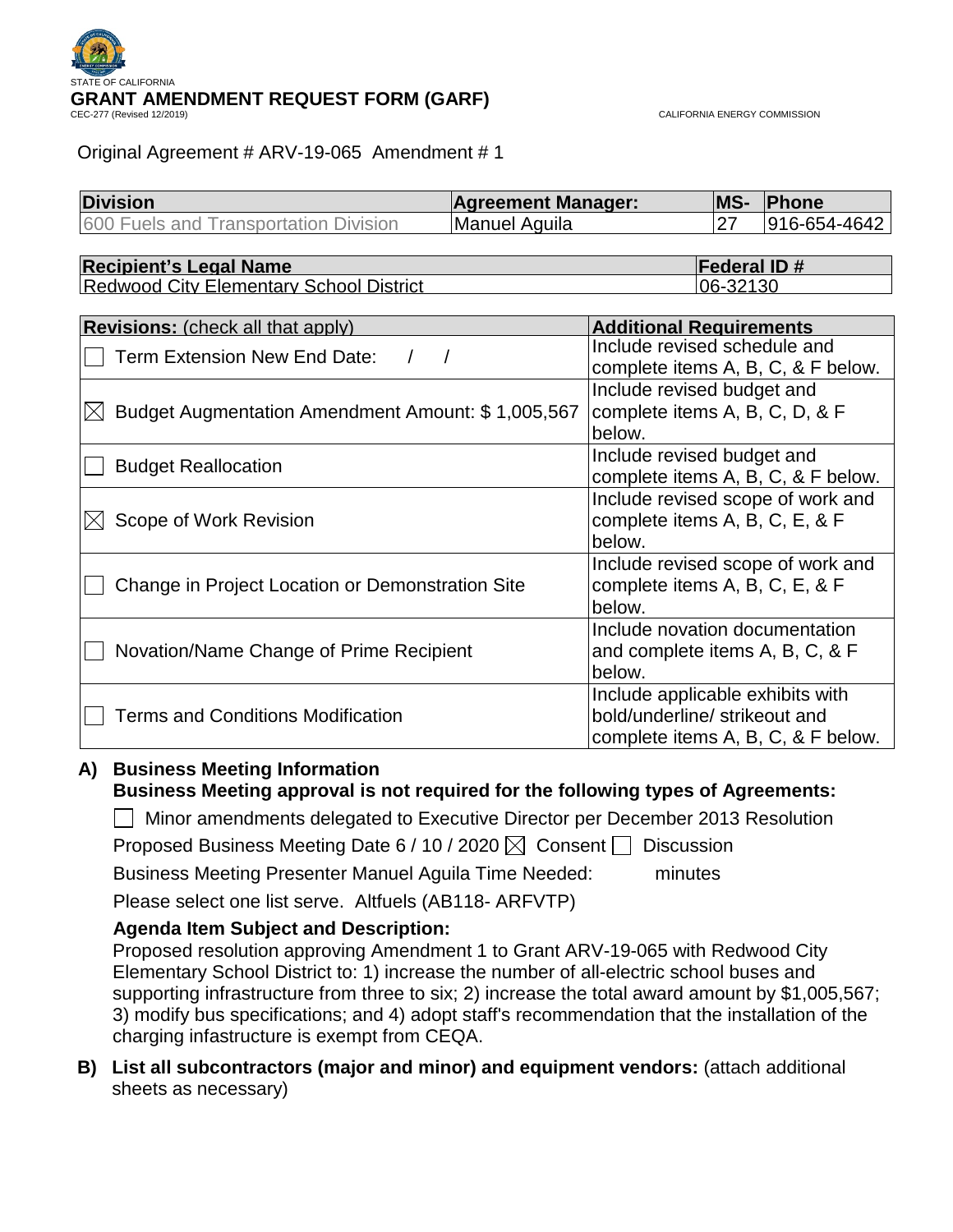# OF CALIFORNIA **GRANT AMENDMENT REQUEST FORM (GARF)**

CALIFORNIA ENERGY COMMISSION

| <b>Legal Company Name:</b> | <b>Budget</b> |
|----------------------------|---------------|
| <b>TBD</b>                 | \$360,000.00  |
|                            | \$0.00        |
|                            | \$0.00        |

**C) List all key partners:** (attach additional sheets as necessary)

## **D) Budget Information** (only include amendment amount information)

|                       | <b>Funding Year</b> |                    |               |
|-----------------------|---------------------|--------------------|---------------|
|                       | оf                  | <b>Budget List</b> |               |
| <b>Funding Source</b> | Appropriation       | <b>Number</b>      | <b>Amount</b> |
| Other                 | FY 18/19            | 601.110            | \$825,567     |
| <b>ARFVTP</b>         | FY 18/19            | 601.118K           | \$180,000     |
| <b>Funding Source</b> |                     |                    |               |
| <b>Funding Source</b> |                     |                    |               |
| <b>Funding Source</b> |                     |                    |               |

R&D Program Area: Select Program Area TOTAL: \$

Explanation for "Other" selection

Federal Agreement #:

## **E) California Environmental Quality Act (CEQA) Compliance**

1. Is Agreement considered a "Project" under CEQA?

 $\boxtimes$  Yes (skip to question 2)  $\Box$  No (complete the following (PRC 21065 and 14 CCR 15378)):

Explain why Agreement is not considered a "Project":

Agreement will not cause direct physical change in the environment or a reasonably foreseeable indirect physical change in the environment because .

- 2. If Agreement is considered a "Project" under CEQA:
	- a)  $\boxtimes$  Agreement **IS** exempt.
		- $\Box$  Statutory Exemption. List PRC and/or CCR section number:

 $\boxtimes$  Categorical Exemption. List CCR section number: Cal. Code Regs., tit. 14, §15301

Common Sense Exemption. 14 CCR 15061 (b) (3) Explain reason why Agreement is exempt under the above section: The Energy Commission made CEQA findings pertaining to this project, including finding it was categorically exempt under 14 CCR 15301 when the project was originally approved by the Commission on July 15, 2019. The currently proposed changes through this amendment involve a budget augmentation to increase the number of electric buses funded under this agreement from three to six, the addition of a CEC logo on the buses, and a change in bumper color on the buses. These changes will not result in any impact to the environment beyond those already considered in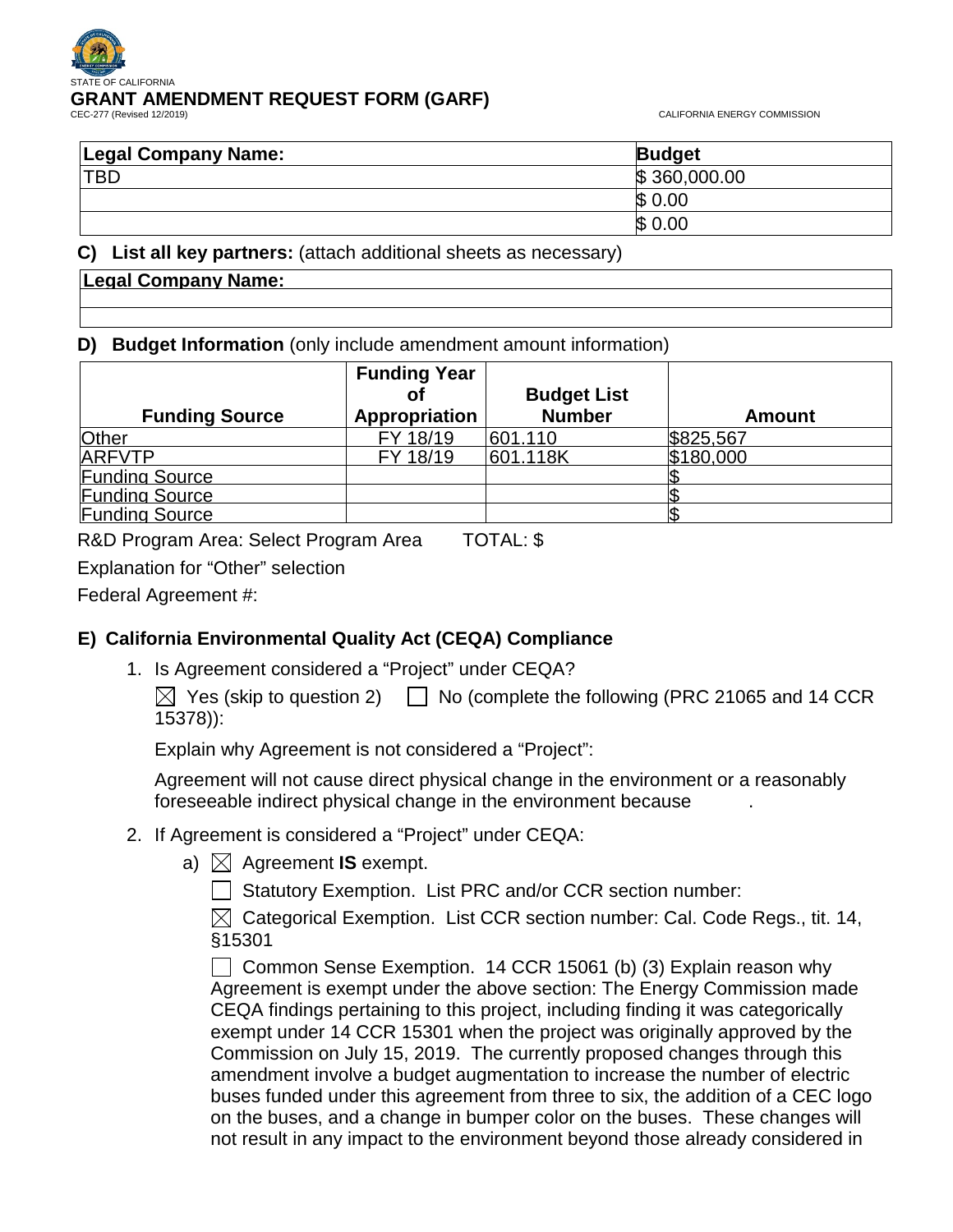

CALIFORNIA ENERGY COMMISSION

July 2019 and do not change the applicability of the categorical exemption under 14 CCR 15301

b) Agreement **IS NOT** exempt. (consult with the legal office to determine next steps)

Check all that apply

 $\Box$  Initial Study

 $\Box$  Negative Declaration

**Mitigated Negative Declaration** 

Environmental Impact Report

Statement of Overriding Considerations

## **F) The following items should be attached to this GARF** (as applicable)

1. Exhibit A, Scope of Work  $\Box$  N/A  $\Box$  Attached 2. Exhibit B, Budget Detail  $\Box$  N/A  $\Box$  Attached 3. CEQA Documentation  $\Box$  N/A  $\Box$  Attached 4. Novation Documentation  $\boxtimes$  N/A  $\Box$  Attached 5. CEC 105, Questionnaire for Identifying Conflicts  $\boxtimes$  Attached

**\_\_\_\_\_\_\_\_\_\_\_\_\_\_\_\_\_\_\_\_\_\_\_\_\_\_\_ \_\_\_\_\_\_\_\_\_\_\_\_\_\_ Agreement Manager Date**

**\_\_\_\_\_\_\_\_\_\_\_\_\_\_\_\_\_\_\_\_\_\_\_\_\_\_\_ \_\_\_\_\_\_\_\_\_\_\_\_\_\_ Office Manager Date** 

**\_\_\_\_\_\_\_\_\_\_\_\_\_\_\_\_\_\_\_\_\_\_\_\_\_\_\_ \_\_\_\_\_\_\_\_\_\_\_\_\_\_ Deputy Director Date**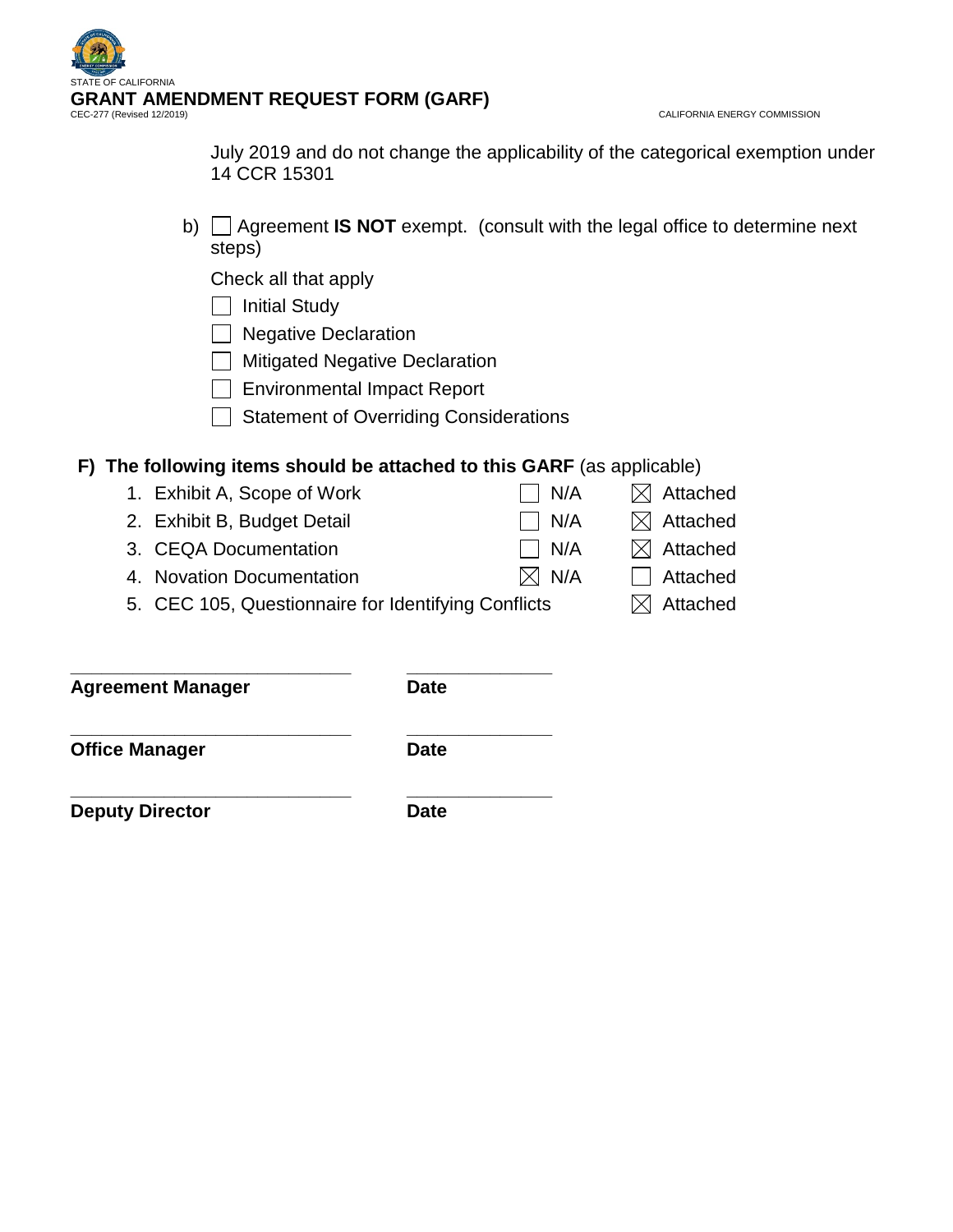# **Exhibit A SCOPE OF WORK**

#### **TECHNICAL TASK LIST**

| Task # | <b>CPR</b> | <b>Task Name</b>                                                |
|--------|------------|-----------------------------------------------------------------|
|        |            | Administration                                                  |
|        |            | Charging Infrastructure: Utility Company Coordination           |
| 3      | X          | Charging Infrastructure: Engineering and Design                 |
| 4      |            | Charging Infrastructure: Purchase Equipment and Execute Service |
|        |            | Agreements                                                      |
| 5      |            | Charging Infrastructure: Installation and Implementation        |
| 6      |            | Procure Electric School Bus(es)                                 |
|        |            | Scrap Replaced School Bus(es)                                   |
| 8      |            | Data Collection and Analysis                                    |

#### **KEY NAME LIST**

| Task # | <b>Key Personnel</b> | <b>Key Subcontractor(s)</b> | <b>Key Partner(s)</b> |
|--------|----------------------|-----------------------------|-----------------------|
|        |                      |                             |                       |
|        |                      |                             |                       |
|        |                      |                             |                       |

## **GLOSSARY**

*Specific terms and acronyms used throughout this scope of work are defined as follows:*

| Term/<br>Acronym | <b>Definition</b>                              |
|------------------|------------------------------------------------|
| <b>CAM</b>       | <b>Commission Agreement Manager</b>            |
| CAO              | <b>Commission Agreement Officer</b>            |
| <b>CPR</b>       | <b>Critical Project Review</b>                 |
| <b>FTD</b>       | <b>Fuels and Transportation Division</b>       |
| Recipient        | <b>Redwood City Elementary School District</b> |

## **BACKGROUND**

Senate Bill 110 (SB 110), Chapter 55, Statutes of 2017 allocates funding to public school districts, county offices of education, and joint power authorities currently operating home-toschool transportation programs on behalf of local educational agencies, for school bus replacement grants through a program administered by the Energy Commission, in consultation with the California Air Resources Board (CARB). SB 110 appropriated remaining funds in the Proposition 39 K-12 Grant Program Funds and established the Clean Energy Job Creation Program for the purpose of funding a new School Bus Replacement Program, in addition to two other school related energy efficiency programs.

Assembly Bill (AB) 118 (Nùñez, Chapter 750, Statutes of 2007), created the Alternative and Renewable Fuel and Vehicle Technology Program (now known as the Clean Transportation Program). The statute authorizes the California Energy Commission (Energy Commission) to develop and deploy alternative and renewable fuels and advanced transportation technologies to help attain the state's climate change, clean air, and alternative energy policies. AB 8 (Perea, Chapter 401, Statutes of 2013) re-authorizes the Clean Transportation Program through

| <b>Jun 2020</b> |  |
|-----------------|--|
|-----------------|--|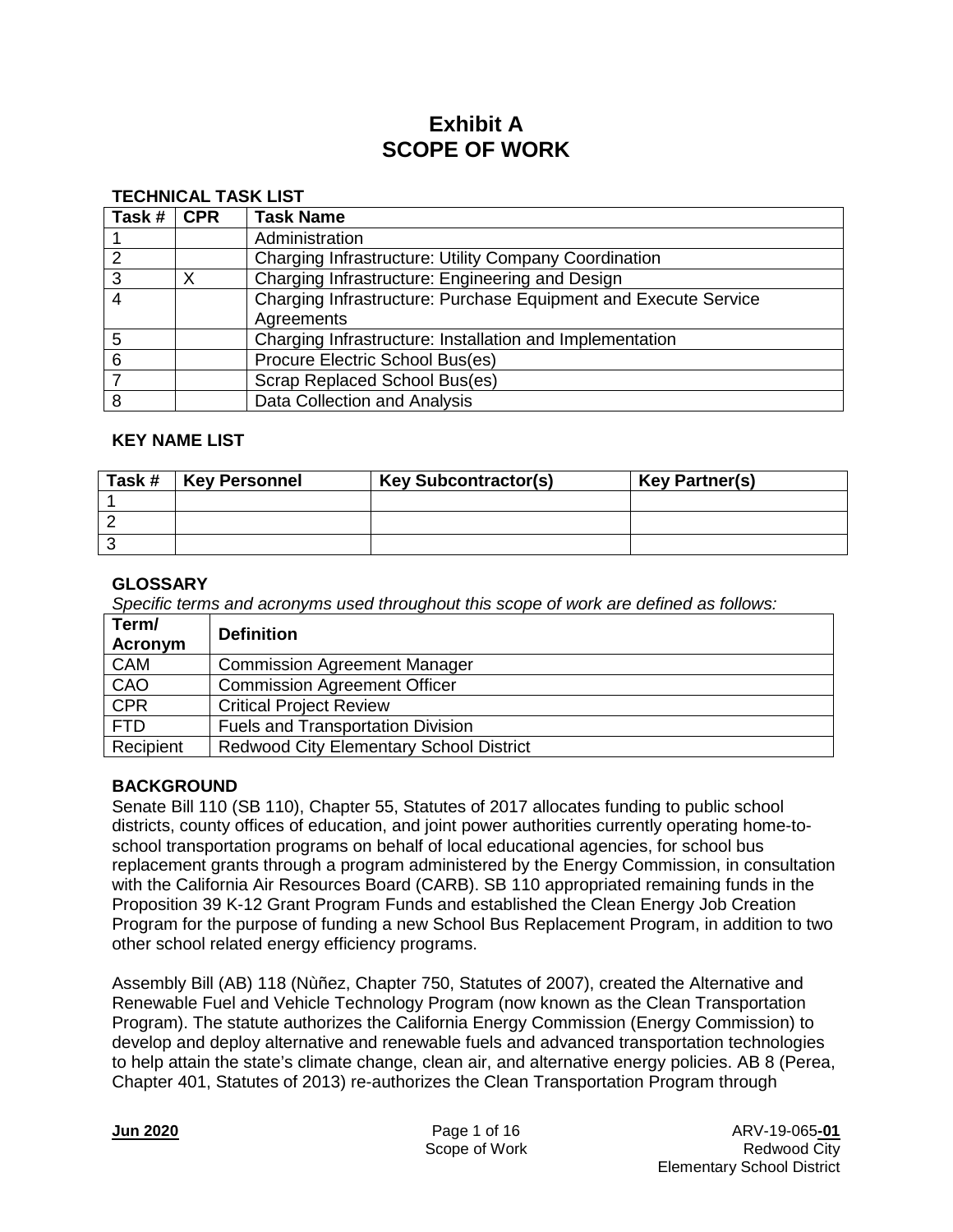January 1, 2024. The Clean Transportation Program has an annual budget of approximately \$100 million and provides financial support for projects that:

- Reduce California's use and dependence on petroleum transportation fuels and increase the use of alternative and renewable fuels and advanced vehicle technologies.
- Produce sustainable alternative and renewable low-carbon fuels in California.
- Expand alternative fueling infrastructure and fueling stations.
- Improve the efficiency, performance and market viability of alternative light-, medium-, and heavy-duty vehicle technologies.
- Retrofit medium- and heavy-duty on-road and non-road vehicle fleets to alternative technologies or fuel use.
- Expand the alternative fueling infrastructure available to existing fleets, public transit, and transportation corridors.
- Establish workforce training programs and conduct public outreach on the benefits of alternative transportation fuels and vehicle technologies.

The California Energy Commission issued solicitation GFO-17-607 to provide funding opportunities under both the School Bus Replacement Program to fund projects that replace the oldest diesel school buses in California with electric vehicle (EV) school buses and the Clean Transportation Program to fund infrastructure projects that support the EV school buses. To be eligible for funding under GFO-17-607 (the "Solicitation"), the projects must also be consistent with the Clean Transportation Program Investment Plan updated annually. In response to the Solicitation, Recipient submitted *Proposal #139* (the "Application"), which was proposed for funding in the Energy Commission's Notice of Proposed Awards issued on June 3, 2019*.* Both the Application and the Solicitation are hereby incorporated by reference into this Agreement.

In the event of any conflict or inconsistency between the terms of the Solicitation and the terms of the Recipient's Application, the Solicitation shall control. In the event of any conflict or inconsistency between the Recipient's Application and the terms of the Energy Commission's Award, the Commission's Award shall control. Similarly, in the event of any conflict or inconsistency between the terms of this Agreement and the Recipient's Application, the terms of this Agreement shall control.

## **Problem Statement:**

School bus fleets are aging, and our communities have poor air quality. Replacing school buses with zero emission school buses will address both of these issues.

## **Goals of the Agreement:**

The goal of this Agreement is to improve air quality and reduce school energy costs, while providing students with necessary school transportation. This agreement also supports the state's overall energy goals such as the Low Carbon Fuel Standard target for 2030 and the SB 32 target goal to reduce greenhouse gas emissions 40 percent below the 1990 level by 2030.

## **Objectives of the Agreement:**

The objectives of this Agreement are to purchase electric school bus(es) to replace diesel buses which will be removed from service and scrapped, and install or upgrade electric bus charging infrastructure.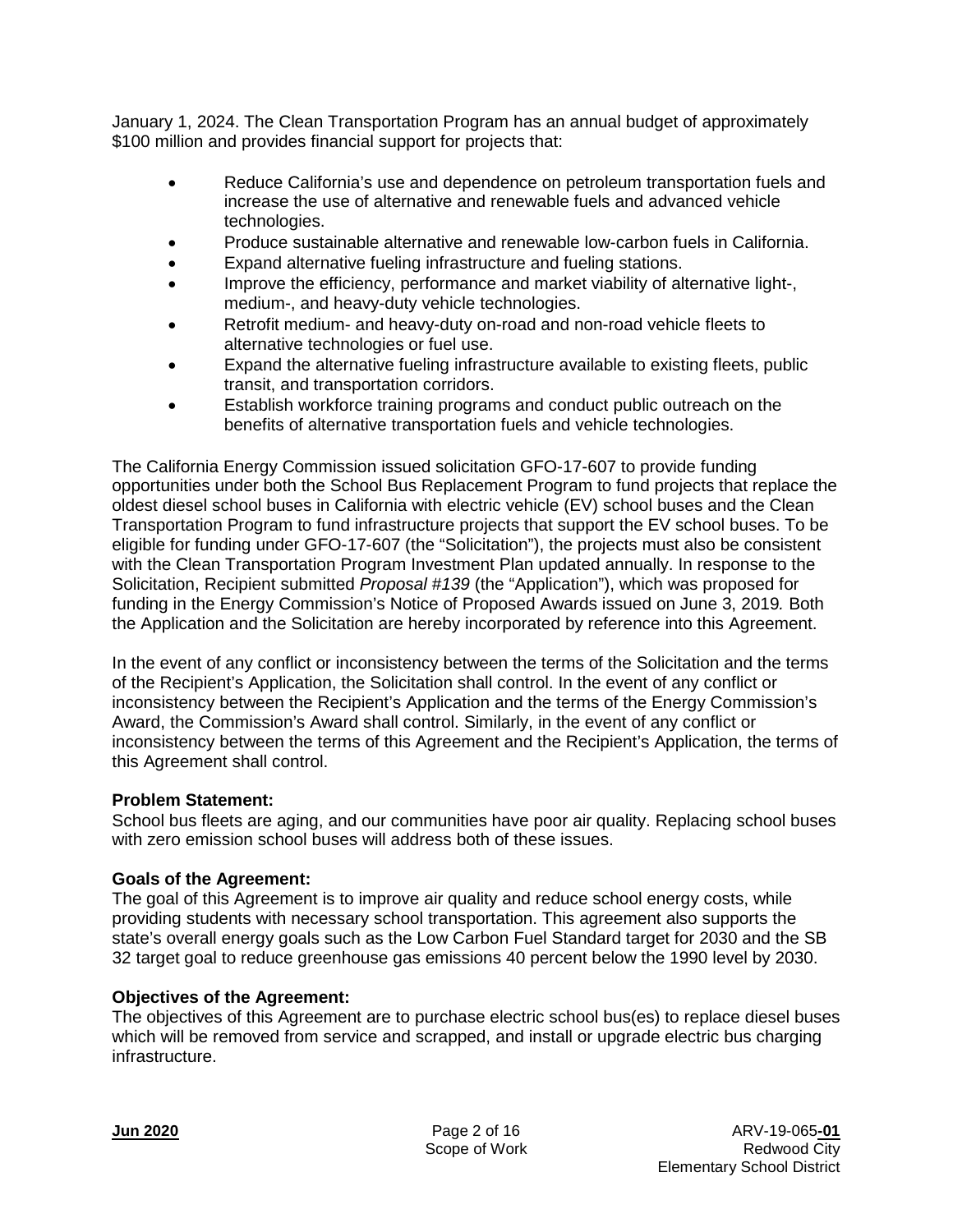## **TASK 1 ADMINISTRATION**

## **Task 1.1 Attend Kick-off Meeting**

The goal of this task is to establish the lines of communication and procedures for implementing this Agreement. The Commission Agreement Manager (CAM) shall designate the date and location of this meeting and provide an agenda to the Recipient prior to the meeting.

## **The Recipient shall:**

- Attend a "Kick-Off" meeting with the CAM, the Commission Agreement Officer (CAO), and a representative of the Energy Commission Accounting Office. The Recipient shall bring their Project Manager, Agreement Administrator, Accounting Officer, and any others determined necessary by the Recipient or specifically requested by the CAM to this meeting.
- Discuss the following administrative and technical aspects of this Agreement:
	- o Agreement Terms and Conditions<br>
	Critical Proiect Review (Task 1.2)
		- Critical Project Review (Task 1.2)
		- o Match fund documentation (Task 1.6) No reimbursable work may be done until this documentation is in place.
		- o Permit documentation (Task 1.7)<br>o Subcontracts needed to carry out
		- Subcontracts needed to carry out project (Task 1.8)
		- o The CAM's expectations for accomplishing tasks described in the Scope of Work
		- o An updated Schedule of Products and Due Dates
	- o Quarterly Progress Reports (Task 1.4)<br>C. Technical Products (Product Guidelines
	- Technical Products (Product Guidelines located in Section 5 of the Terms and Conditions)
	- o Final Report (Task 1.5)

## **Recipient Products:**

- Updated Schedule of Products
- Updated List of Match Funds
- Updated List of Permits

## **Commission Agreement Manager Product:**

• Kick-Off Meeting Agenda

## **Task 1.2 Critical Project Review (CPR) Meetings**

CPRs provide the opportunity for frank discussions between the Energy Commission and the Recipient. The goal of this task is to determine if the project should continue to receive Energy Commission funding to complete this Agreement and to identify any needed modifications to the tasks, products, schedule or budget.

The CAM may schedule CPR meetings as necessary, and meeting costs will be borne by the Recipient.

Meeting participants include the CAM and the Recipient and may include the Commission Agreement Officer, the Fuels and Transportation Division (FTD) program lead, other Energy Commission staff and Management as well as other individuals selected by the CAM to provide support to the Energy Commission.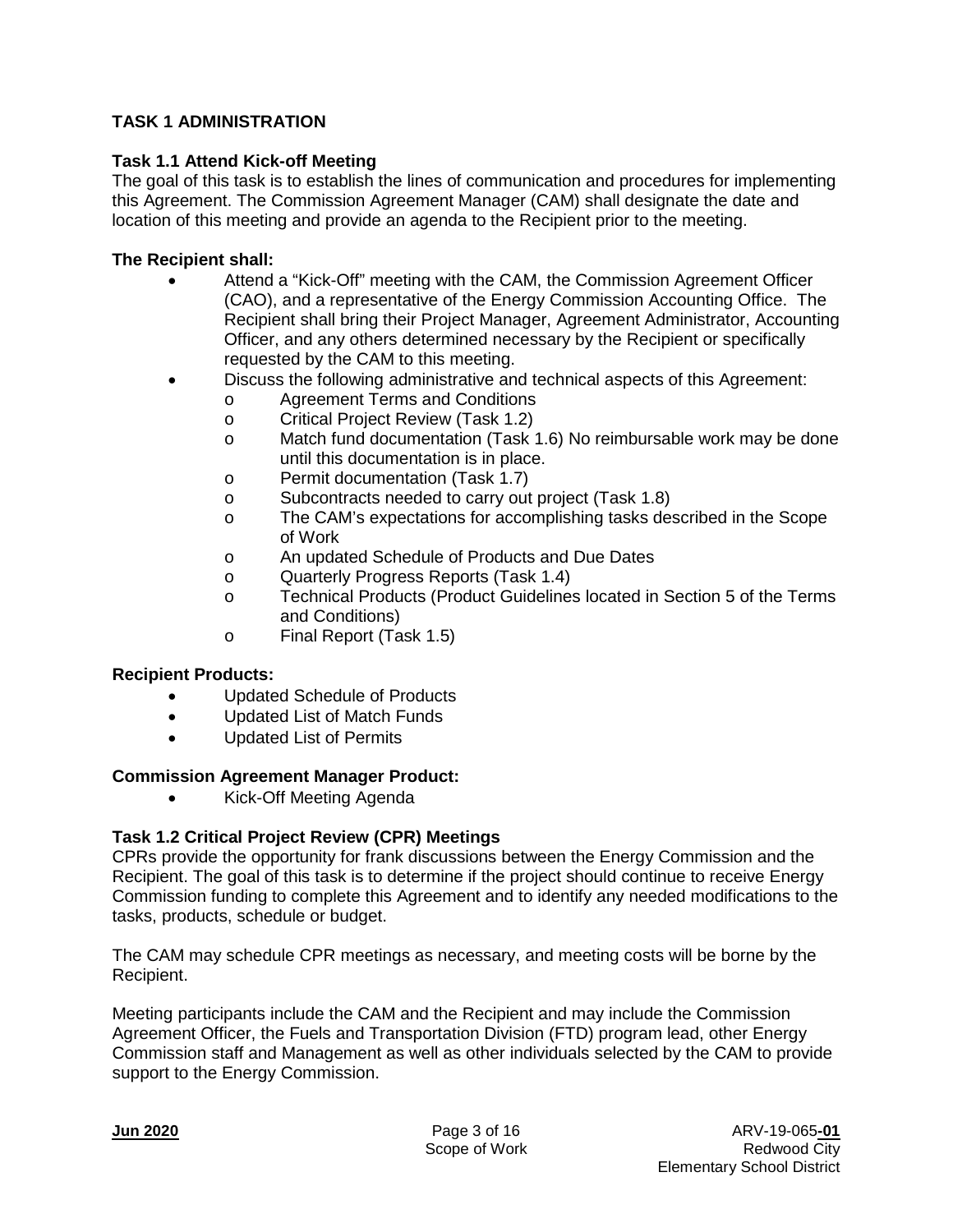## **The CAM shall:**

- Determine the location, date, and time of each CPR meeting with the Recipient. These meetings generally take place at the Energy Commission, but they may take place at another location.
- Send the Recipient the agenda and a list of expected participants in advance of each CPR. If applicable, the agenda shall include a discussion on both match funding and permits.
- Conduct and make a record of each CPR meeting. Prepare a schedule for providing the written determination described below.
- Determine whether to continue the project, and if continuing, whether or not modifications are needed to the tasks, schedule, products, and/or budget for the remainder of the Agreement. Modifications to the Agreement may require a formal amendment (please see section 8 of the Terms and Conditions). If the CAM concludes that satisfactory progress is not being made, this conclusion will be referred to the Lead Commissioner for Transportation for his or her concurrence.
- Provide the Recipient with a written determination in accordance with the schedule. The written response may include a requirement for the Recipient to revise one or more product(s) that were included in the CPR.

## **The Recipient shall:**

- Prepare a CPR Report for each CPR that discusses the progress of the Agreement toward achieving its goals and objectives. This report shall include recommendations and conclusions regarding continued work of the projects. This report shall be submitted along with any other products identified in this scope of work. The Recipient shall submit these documents to the CAM and any other designated reviewers at least 15 working days in advance of each CPR meeting.
- Present the required information at each CPR meeting and participate in a discussion about the Agreement.

## **CAM Products:**

- Agenda and a list of expected participants
- Schedule for written determination
- Written determination

## **Recipient Product:**

• CPR Report(s)

## **Task 1.3 Final Meeting**

The goal of this task is to closeout this Agreement.

## **The Recipient shall:**

• Meet with Energy Commission staff to present the findings, conclusions, and recommendations. The final meeting must be completed during the closeout of this Agreement.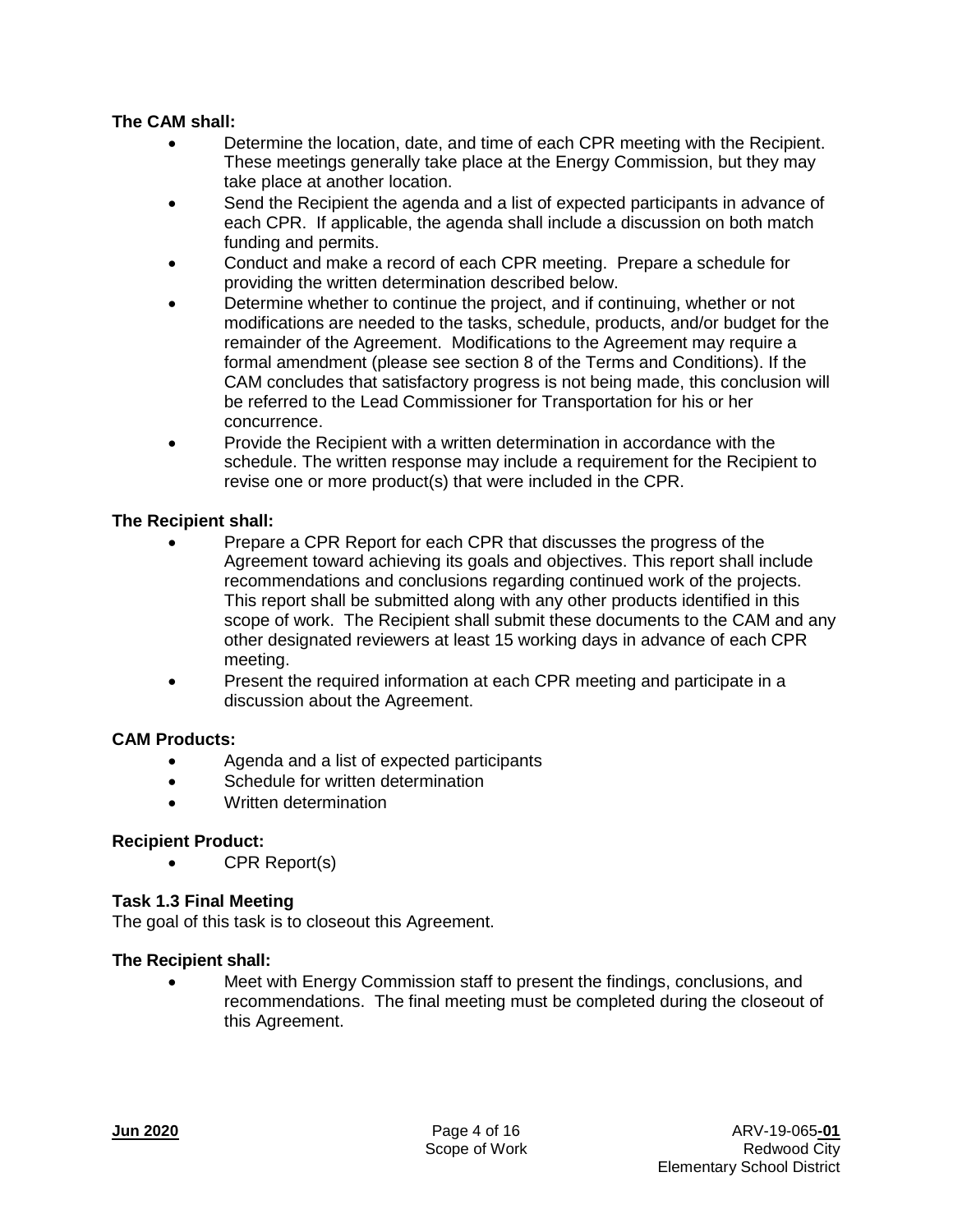This meeting will be attended by, at a minimum, the Recipient, the Commission Grants Office Officer, and the Commission Agreement Manager. The technical and administrative aspects of Agreement closeout will be discussed at the meeting, which may be two separate meetings at the discretion of the Commission Agreement Manager.

The technical portion of the meeting shall present an assessment of the degree to which project and task goals and objectives were achieved, findings, conclusions, recommended next steps (if any) for the Agreement, and recommendations for improvements. The Commission Agreement Manager will determine the appropriate meeting participants.

The administrative portion of the meeting shall be a discussion with the Commission Agreement Manager and the Grants Officer about the following Agreement closeout items:

- o What to do with any equipment purchased with Energy Commission funds (Options)
- o Energy Commission's request for specific "generated" data (not already provided in Agreement products)
- o Need to document Recipient's disclosure of "subject inventions" developed under the Agreement
- o "Surviving" Agreement provisions
- o Final invoicing and release of retention
- Prepare a schedule for completing the closeout activities for this Agreement.

## **Products:**

- Written documentation of meeting agreements
- Schedule for completing closeout activities

## **Task 1.4 Quarterly Progress Reports**

The goal of this task is to periodically verify that satisfactory and continued progress is made towards achieving the objectives of this Agreement on time and within budget.

The objectives of this task are to summarize activities performed during the reporting period, to identify activities planned for the next reporting period, to identify issues that may affect performance and expenditures, and to form the basis for determining whether invoices are consistent with work performed.

- Prepare a Quarterly Progress Report, which summarizes all Agreement activities conducted by the Recipient for the reporting period, including an assessment of the ability to complete the Agreement within the current budget or anticipated cost overruns. Each progress report is due to the Commission Agreement Manager within 10 days of the end of the reporting period. The recommended specifications for each progress report are contained in Section 6 of the Terms and Conditions of this Agreement.
- In the first Quarterly Progress Report and first invoice, document and verify match expenditures and provide a synopsis of project progress, if match funds have been expended or if work funded with match share has occurred after the notice of proposed award but before execution of the grant agreement. If no match funds have been expended or if no work funded with match share has occurred before execution, then state this in the report. All pre-execution match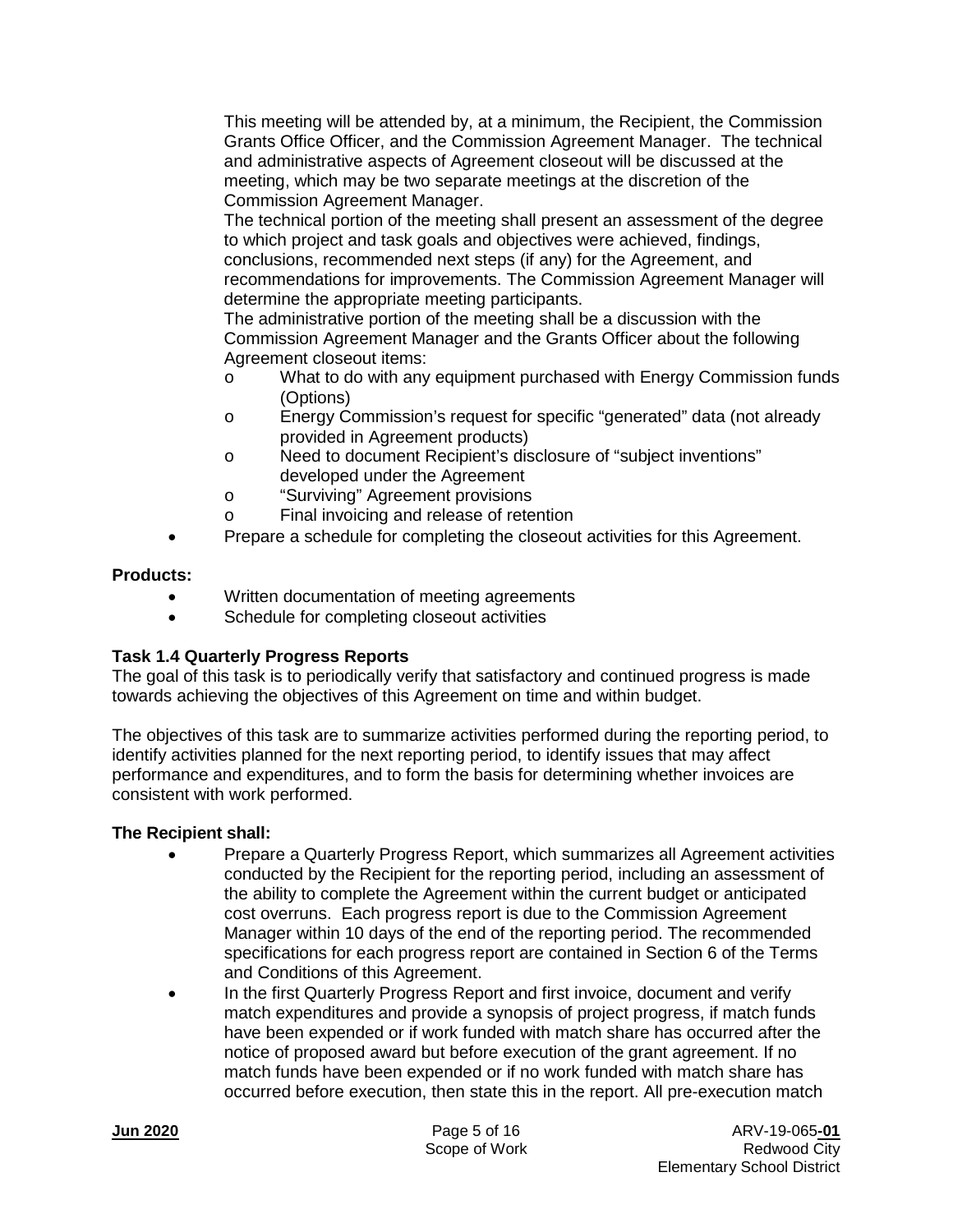expenditures must conform to the requirements in the Terms and Conditions of this Agreement.

## **Product:**

• Quarterly Progress Reports.

## **Task 1.5 Final Report**

The goal of the Final Report is to assess the project's success in achieving the Agreement's goals and objectives, advancing science and technology, and providing energy-related and other benefits to California.

The objectives of the Final Report are to clearly and completely describe the project's purpose, approach, activities performed, results, and advancements in science and technology; to present a public assessment of the success of the project as measured by the degree to which goals and objectives were achieved; to make insightful observations based on results obtained; to draw conclusions; and to make recommendations for further projects and improvements to the FTD project management processes.

The Final Report shall be a public document. If the Recipient has obtained confidential status from the Energy Commission and will be preparing a confidential version of the Final Report as well, the Recipient shall perform the following activities for both the public and confidential versions of the Final Report.

## **The Recipient shall:**

- Prepare an Outline of the Final Report, if requested by the CAM.
- Prepare a Final Report following the latest version of the Final Report quidelines which will be provided by the CAM. The CAM shall provide written comments on the Draft Final Report within fifteen (15) working days of receipt. The Final Report must be completed at least 60 days before the end of the Agreement Term.
- Submit one electronic copy of the Final Report with the final invoice.

## **Products:**

- Outline of the Final Report, if requested
- Draft Final Report
- Final Report

## **Task 1.6 Identify and Obtain Matching Funds**

The goal of this task is to ensure that the match funds planned for this Agreement are obtained for and applied to this Agreement during the term of this Agreement.

The costs to obtain and document match fund commitments are not reimbursable through this Agreement. Although the Energy Commission budget for this task will be zero dollars, the Recipient may utilize match funds for this task. Match funds shall be spent concurrently or in advance of Energy Commission funds for each task during the term of this Agreement. Match funds must be identified in writing and the associated commitments obtained before the Recipient can incur any costs for which the Recipient will request reimbursement.

## **The Recipient shall:**

• Prepare a letter documenting the match funding committed to this Agreement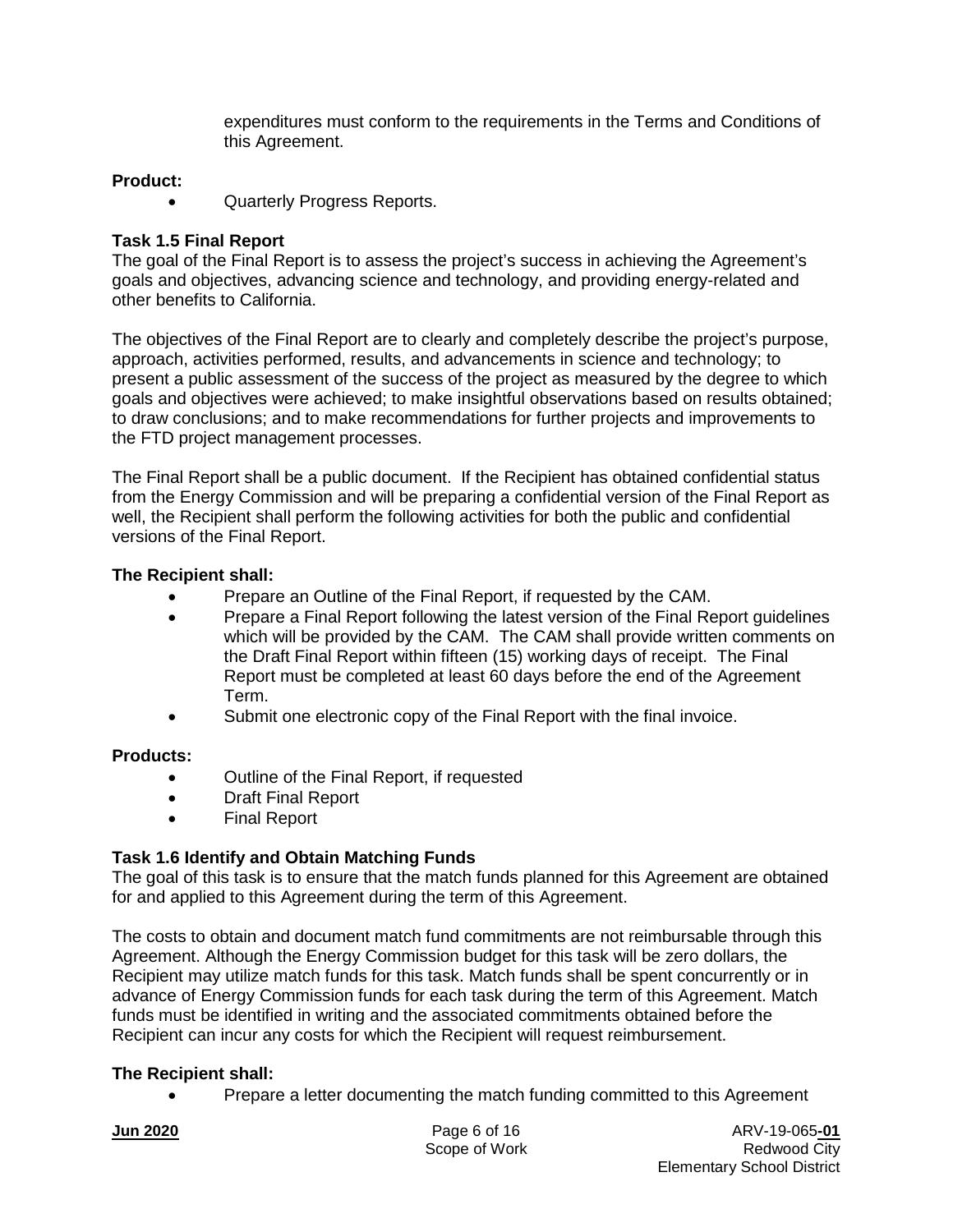and submit it to the CAM at least 2 working days prior to the kick-off meeting. If no match funds were part of the proposal that led to the Energy Commission awarding this Agreement and none have been identified at the time this Agreement starts, then state such in the letter. If match funds were a part of the proposal that led to the Energy Commission awarding this Agreement, then provide in the letter a list of the match funds that identifies the:

- o Amount of each cash match fund, its source, including a contact name, address and telephone number and the task(s) to which the match funds will be applied.
- o Amount of each in-kind contribution, a description, documented market or book value, and its source, including a contact name, address and telephone number and the task(s) to which the match funds will be applied. If the in-kind contribution is equipment or other tangible or real property, the Recipient shall identify its owner and provide a contact name, address and telephone number, and the address where the property is located.
- Provide a copy of the letter of commitment from an authorized representative of each source of cash match funding or in-kind contributions that these funds or contributions have been secured. For match funds provided by a grant a copy of the executed grant shall be submitted in place of a letter of commitment.
- Discuss match funds and the implications to the Agreement if they are reduced or not obtained as committed, at the kick-off meeting. If applicable, match funds will be included as a line item in the progress reports and will be a topic at CPR meetings.
- Provide the appropriate information to the CAM if during the course of the Agreement additional match funds are received.
- Notify the CAM within 10 days if during the course of the Agreement existing match funds are reduced. Reduction in match funds must be approved through a formal amendment to the Agreement and may trigger an additional CPR meeting.

## **Products:**

- A letter regarding match funds or stating that no match funds are provided
- Copy(ies) of each match fund commitment letter(s) (if applicable)
- Letter(s) for new match funds (if applicable)
- Letter that match funds were reduced (if applicable)

## **Task 1.7 Identify and Obtain Required Permits**

The goal of this task is to obtain all permits required for work completed under this Agreement in advance of the date they are needed to keep the Agreement schedule on track.

Permit costs and the expenses associated with obtaining permits are not reimbursable under this Agreement. Although the Energy Commission budget for this task will be zero dollars, the Recipient shall budget match funds for any expected expenditures associated with obtaining permits. Permits must be identified in writing and obtained before the Recipient can make any expenditure for which a permit is required.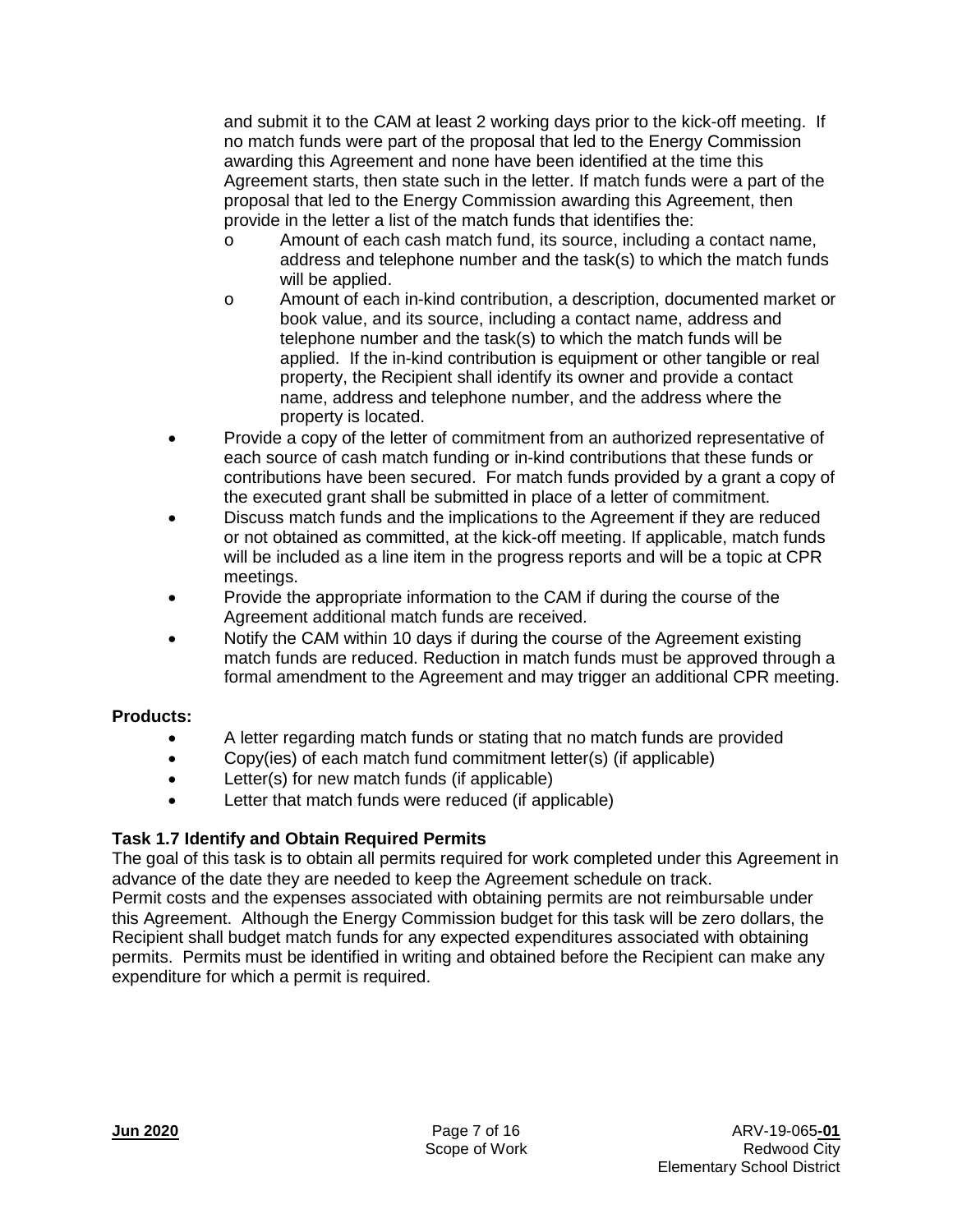## **The Recipient shall:**

- Prepare a letter documenting the permits required to conduct this Agreement and submit it to the Commission Agreement Manager at least 2 working days prior to the kick-off meeting. If there are no permits required at the start of this Agreement, then state such in the letter. If it is known at the beginning of the Agreement that permits will be required during the course of the Agreement, provide in the letter:
	- o A list of the permits that identifies the:
		- Type of permit
		- Name, address and telephone number of the permitting jurisdictions or lead agencies
	- o The schedule the Recipient will follow in applying for and obtaining these permits.
- Discuss the list of permits and the schedule for obtaining them at the kick-off meeting and develop a timetable for submitting the updated list, schedule and the copies of the permits. The implications to the Agreement if the permits are not obtained in a timely fashion or are denied will also be discussed. If applicable, permits will be included as a line item in the Progress Reports and will be a topic at CPR meetings.
- If during the course of the Agreement additional permits become necessary, provide the appropriate information on each permit and an updated schedule to the Commission Agreement Manager.
- As permits are obtained, send a copy of each approved permit to the Commission Agreement Manager.
- If during the course of the Agreement permits are not obtained on time or are denied, notify the Commission Agreement Manager within 5 working days. Either of these events may trigger an additional CPR.

## **Products:**

- Letter documenting the permits or stating that no permits are required
- A copy of each approved permit (if applicable)
- Updated list of permits as they change during the term of the Agreement (if applicable)
- Updated schedule for acquiring permits as changes occur during the term of the Agreement (if applicable)
- A copy of each final approved permit (if applicable)

## **Task 1.8 Obtain and Execute Subcontracts**

The goal of this task is to ensure quality products and to procure subcontractors required to carry out the tasks under this Agreement consistent with the Agreement Terms and Conditions and the Recipient's own procurement policies and procedures. It will also provide the Energy Commission an opportunity to review the subcontracts to ensure that the tasks are consistent with this Agreement, and that the budgeted expenditures are reasonable and consistent with applicable cost principles.

- Manage and coordinate subcontractor activities.
- Submit a draft of each subcontract required to conduct the work under this Agreement to the Commission Agreement Manager for review.
- Submit a final copy of the executed subcontract.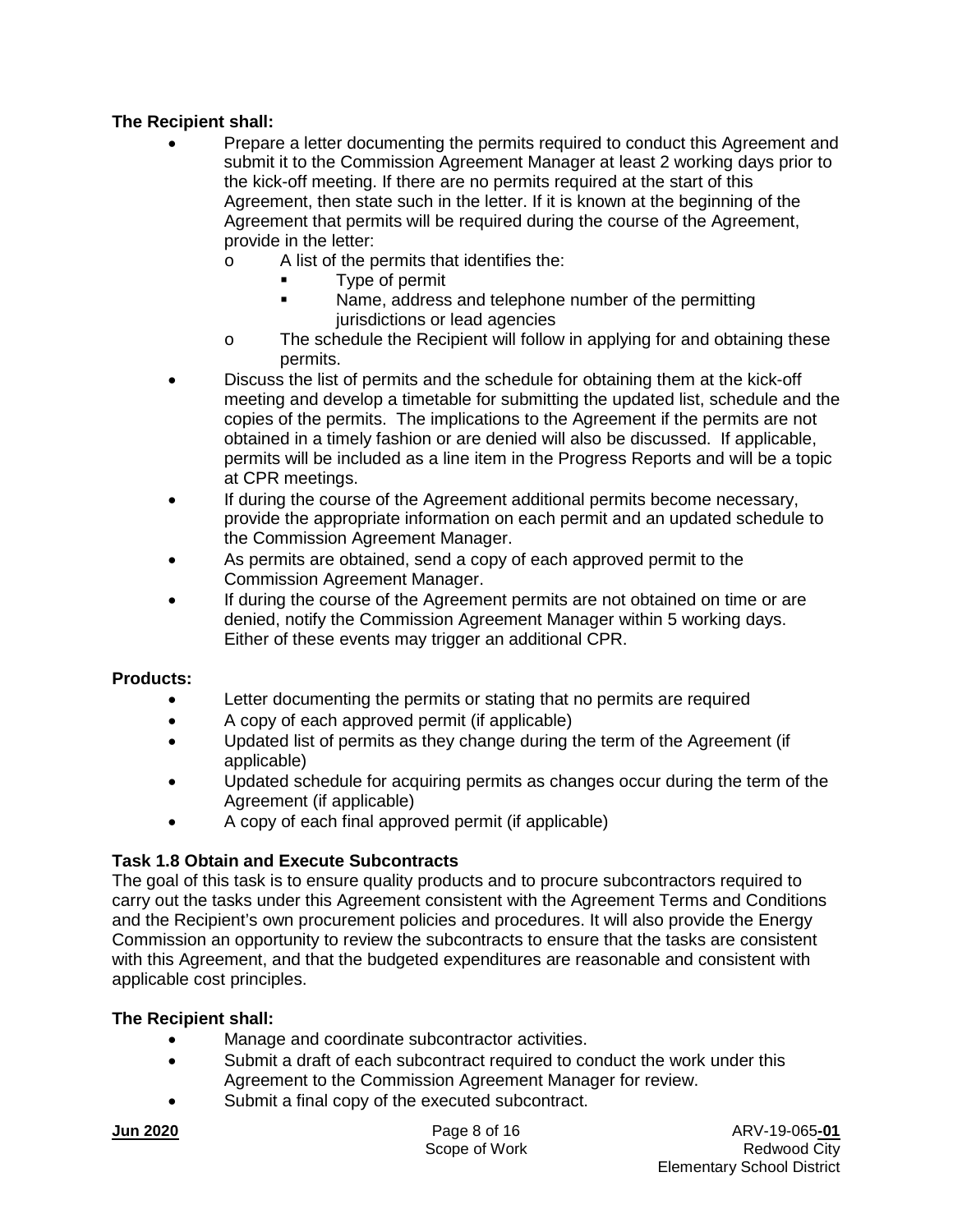• If Recipient decides to add new subcontractors, then the Recipient shall notify the CAM.

## **Products:**

- Letter describing the subcontracts needed, or stating that no subcontracts are required
- Draft subcontracts
- Final subcontracts

## **Task 1.9 Media Communications**

The goal of this task is to establish the lines of communication and procedures for conducting media activities.

## **The Recipient shall:**

• Follow the instructions included in Exhibit A-2 Media & Communications Guide.

## **Products:**

• Any deliverable required by the Exhibit A-2 Media & Communications Guide

## **TECHNICAL TASKS**

## **TASK 2 CHARGING INFRASTRUCTURE: UTILITY COMPANY COORDINATION**

The goals of this task are: (1) to determine if Recipient's utility company has an electric charging infrastructure program, and determine if the project qualifies for the program; and (2) to submit forms to allow the Energy Commission to access utility data in order to quantify the costs and benefits of the project.

- Contact electric utility company to inquire about electric vehicle infrastructure program.
- Determine if utility company offers an electric vehicle infrastructure program.
- Determine if the project qualifies to receive funding.
- If the project does qualify, apply to receive funding.
- Prepare and provide a Written Notification of Electric Utility Funds to the CAM. The Written Notification will discuss include:
	- o The date(s) of Recipient inquiry to the electric utility company about an electric vehicle infrastructure program
	- o A short description of electric vehicle infrastructure program(s) offered by the utility company
	- o Whether the project qualifies to receive funding
	- o If the project does qualify to receive funding, the date Recipient applied to receive funding
	- $\circ$  If the Recipient did apply, a description of the status of the application
- Complete and submit to the CAM a Utility Data Release Authorization Form and Facility and Service Account Information Form, which will be provided to Recipient by the CAM. Public Resources Code section 26240(a) requires an entity that receives funds from the Clean Energy Job Creation Program Fund to authorize its local electric and gas utilities to provide 12 months of past and ongoing usage and billing records at the school facility site level to the Energy Commission. This authorization will allow the Energy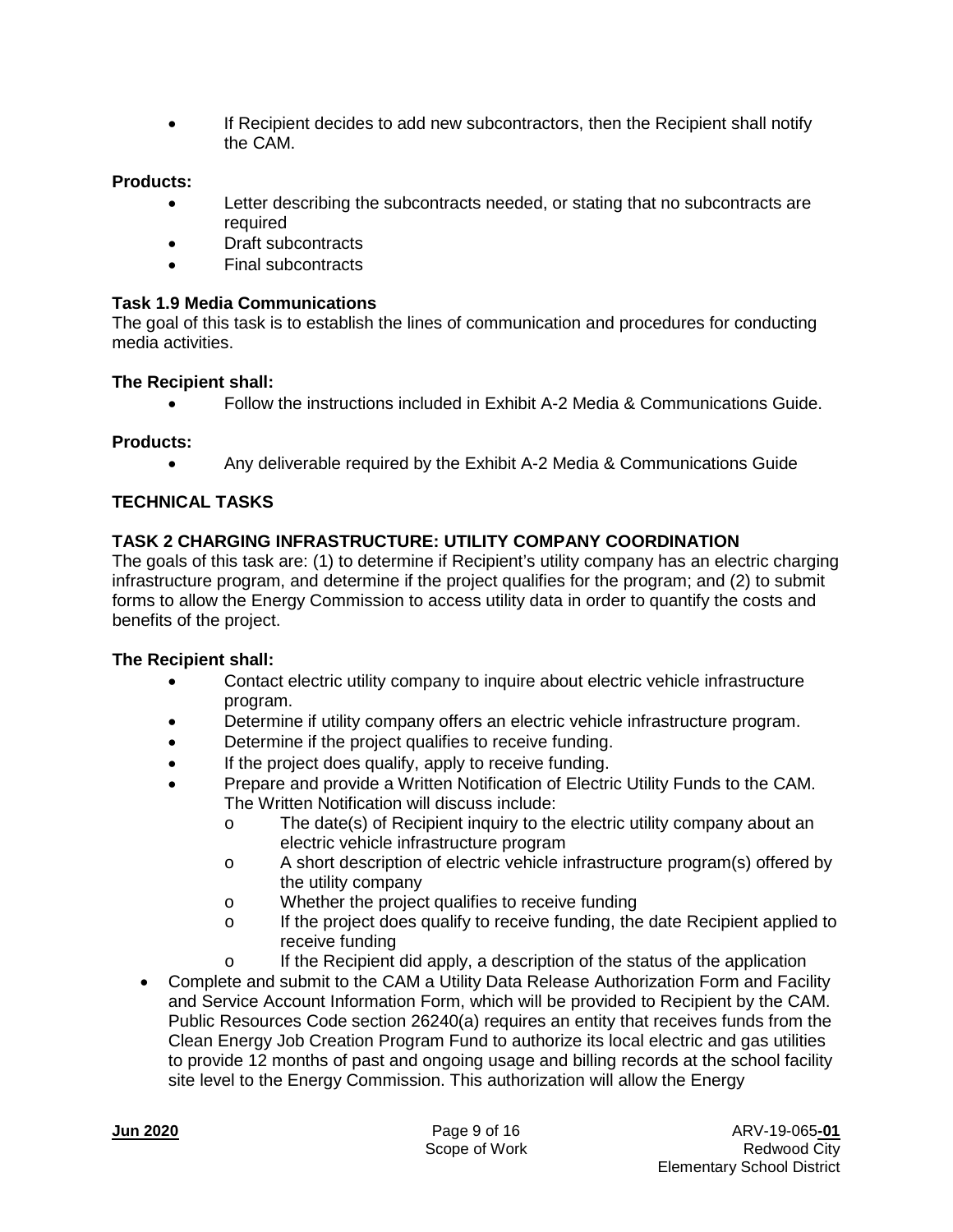Commission to access both historical (the past 12 months) and future utility billing data. This data will help quantify the costs and benefits of school bus replacement projects.

## **Products:**

- Written Notification of Electric Utility Funds
- Utility Data Release Authorization Form
- Facility and Service Account Information Form

## **TASK 3 CHARGING INFRASTRUCTURE: ENGINEERING AND DESIGN**

The goal of this task is to complete all required design and engineering work, among all project subcontractors and other project participants, to enable successful construction of electric vehicle charging infrastructure.

## **The Recipient shall:**

- Inspect facility location and determine necessary design and planning work.
- Complete engineering, design, and construction plans for facility.
- Prepare and provide an Engineering and Design Plan for each site to the CAM. The Engineering and Design Plan(s) will include, but is not limited to:
	- o Final engineering documents
	- o Final design documents
- Prepare and provide an Installation and Upgrade Schedule to the CAM. The Installation and Upgrade Schedule will include, but is not limited to:
	- o The order of installations for each site<br>  $\circ$  A list of installation milestones
	- A list of installation milestones
	- o A timeline for completion of milestones<br>
	o An update, as necessary, to the milesto
	- An update, as necessary, to the milestones and timeline

## **Products:**

- Engineering and Design Plan(s)
- Installation and Upgrade Schedule

## **[CPR WILL OCCUR DURING THIS TASK. SEE TASK 1.2 FOR DETAILS.]**

## **TASK 4 CHARGING INFRASTRUCTURE: PURCHASE EQUIPMENT AND EXECUTE SERVICE AGREEMENTS**

The goal of this task is to procure the electric vehicle charging equipment, execute any necessary service agreements and procure any other eligible equipment needed for charging infrastructure installation.

## **The Recipient shall:**

- Prepare and submit to the CAM an Equipment List that includes a list of all equipment and service agreements necessary to complete Task 5. Any equipment listed below under Equipment Specifications Requirements must meet the requirements listed in that section. Recipient must receive CAM written approval prior to purchasing equipment on the Equipment List.
- Procure equipment and execute service agreements

#### **Products:**

• Equipment List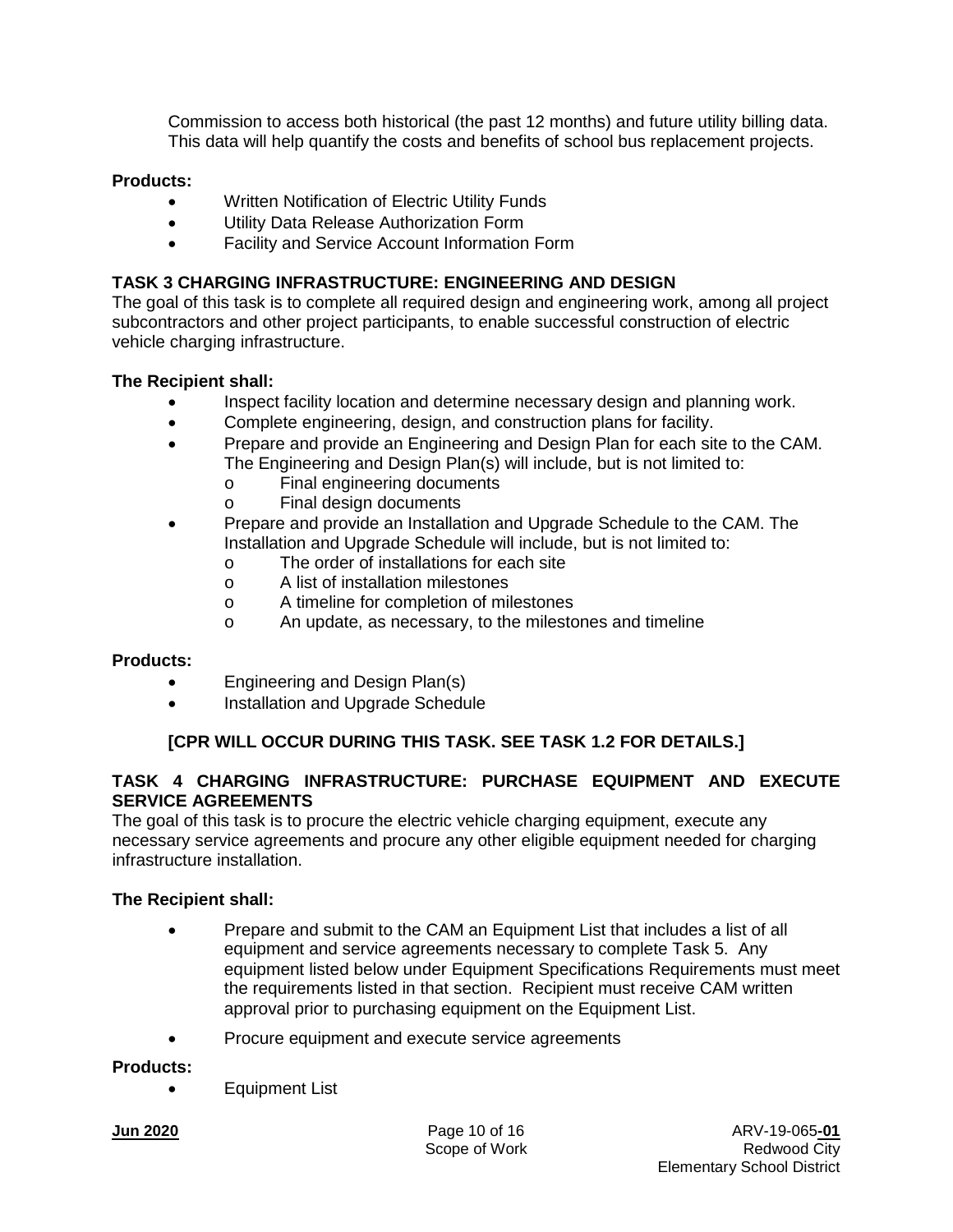## **Equipment Specifications Requirements:**

- A Level 2 EV charger must meet all of the following requirements in order to be eligible under this Agreement:
	- o Be new and purchased after agreement execution date
	- o Be networked: equipment and network must have remote diagnostics and be capable of "remote start" and usage data collection.
	- o Have a minimum 2-year networking agreement (eligible towards total project cost)
	- o Be capable of delivering electricity to a plug-in electric vehicle at a minimum of 6.2 kW
	- o Be Energy Star Certified
- A Direct Current Fast Charger (DCFC) must meet all of the following requirements in order to be eligible under this Agreement:
	- o Be new and purchased after agreement execution date
	- o Include DCFC charging stations with Combined Charging System (CCS) networked connector. Equipment and network must have remote diagnostics and be capable of "remote start" and usage data collection
	- o Have a minimum 5-year networking agreement (eligible towards total project cost)
	- o Capable of delivering electricity to a plug-in electric vehicle at a minimum of 50 kW or greater
	- o Must be approved by a Nationally Recognized Testing Laboratory Program (NRTL)
	- o **Please Note:** buses must be purchased according to the specifications listed in Task 6.Buses with these specifications do not have the ability to charge with DCFC. If the Recipient is considering purchasing a DCFC, Recipient must contact the CAM for more information.
- Photovoltaic solar panels must meet all of the following requirements in order to be eligible under this Agreement:
	- o Be connected to EV chargers
	- o Be separately metered.

**EV infrastructure costs that are eligible for reimbursement under this Agreement must be directly related to school bus EV infrastructure supporting the electric school buses funded under this Agreement. These costs can include, but are not limited to:**

- Electric vehicle supply equipment (EVSE)
- Transformer
- Electric Panels
- Energy storage equipment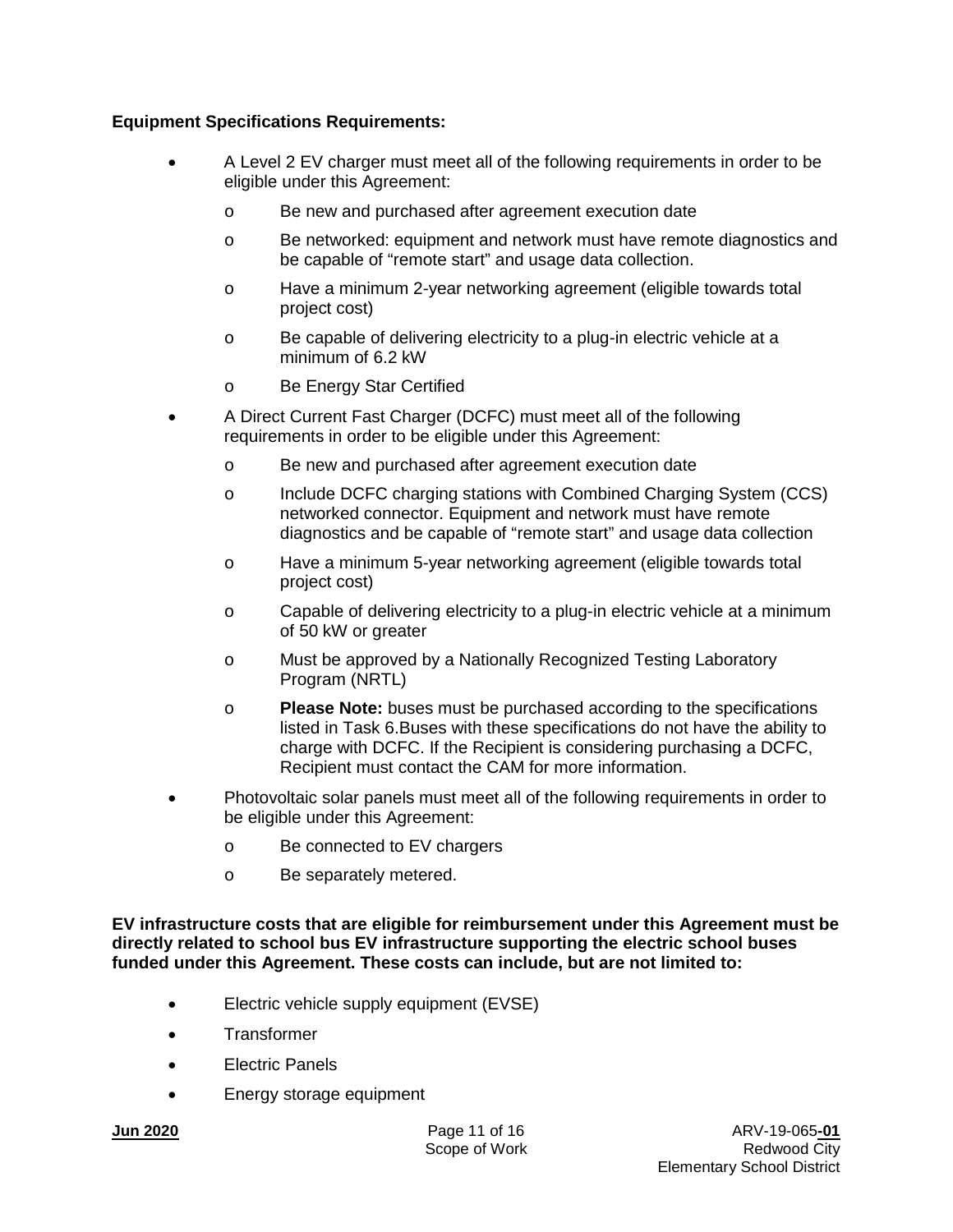- Photovoltaic solar panels
- Installation costs (labor and materials)
- Utility service upgrades
- Planning and engineering design costs
- Network agreement with network provider
- Extended warranties
- Stub-outs
- Demand management equipment

## **Task 5 CHARGING INFRASTRUCTURE: INSTALLATION AND IMPLEMENTATION**

The goal of this task is to conduct site preparation, install, and commission charging equipment and associated electrical infrastructure.

## **The Recipient shall:**

- Implement Engineering and Design Plan(s) and Installation and Upgrade Schedule (Task 3) to prepare site for equipment installation.
- Install electric vehicle charging station(s) at site.
- Inspect and verify equipment complies with all applicable safety regulations and meets all equipment specification requirements listed in Task 4. Prepare and provide Written Notification of Inspection Completion to the CAM.
- Perform commissioning and final inspections to verify that installation meets the design intent and requirements.
- Ensure that all charging stations are properly provisioned on the network.
- Provide training to site hosts.
- Ensure the proper operations of each charging station.
- Provide Photographs of Completed Installation to the CAM.
- Ensure charging infrastructure is installed and operational prior to taking delivery of the bus(es) in Task 6.

## **Products:**

- Written Notification of Inspection Completion
- Photographs of Completed Installation

## **TASK 6 PROCURE ELECTRIC SCHOOL BUS(ES)**

The goal of this task is to procure new electric school bus(es) in accordance with Exhibit B, Budget.

## **The Recipient shall:**

• Determine whether Recipient will procure its electric school bus(es) from the Energy Commission awarded bus manufacturer/dealer from Solicitation GFO-18- 604 or conduct its own bid to select an electric school bus manufacturer/dealer. Recipients that conduct their own bid must use their own established procurement procedures while adhering to all applicable state and local laws and the terms and conditions of this Agreement. Once Recipient has made a decision, submit an Email Stating What Method is Being Used to Purchase Bus(es) to CAM.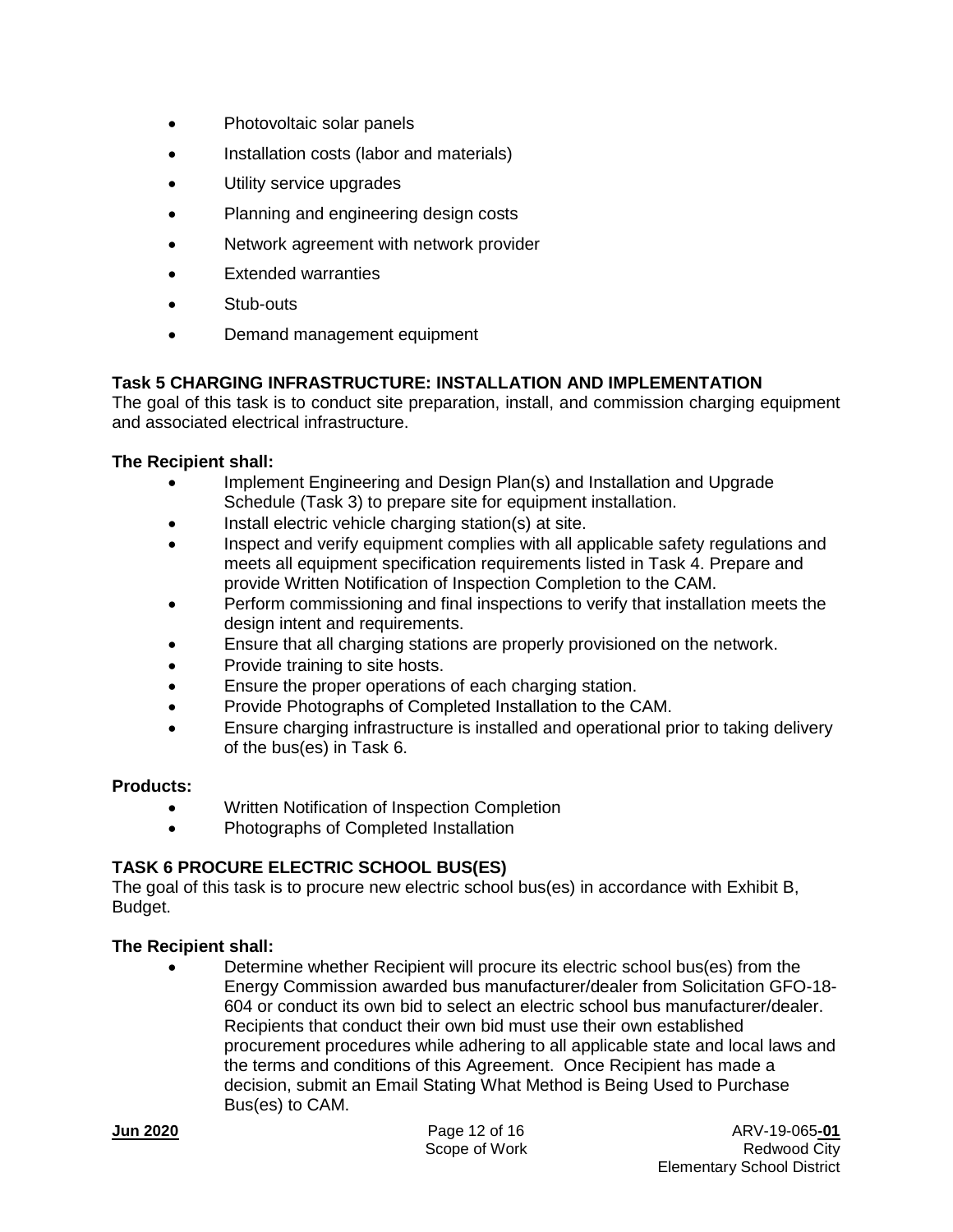- Procure new electric school bus(es) that include, but are not limited to, the following specifications:
	- (1) Each bus must meet or exceed all applicable local, state, and federal laws, ordinances and requirements, including but not limited to all applicable safety and air quality regulations, and those reasonably anticipated.
	- (2) Each bus must have the ability to charge with level 2 SAE J-1772 charging.
	- (3) Each bus must be capable of vehicle-to-grid (V2G) bi-directional charging and discharging via use of type 1 CCS.
		- The bus(es) must be designed so that no hardware or firmware changes are necessary to allow the bus(es) to serve demand that is independent of the utility grid (e.g. vehicle-to-load functions that are "islanded" or electrically separated from the utility system).
		- The bus(es) must be able to receive a remote update enabling grid-interconnected V2G functions (e.g. vehicle-to-building functions connected to the utility system), upon completion of applicable requirements for safe electrical interconnection.
	- (4) Each bus must include all of the following:
		- Telematics (GPS data and vehicles mileage) with remote access.
		- All electric heating and air conditioning for the driver and students.
		- A sound generator for variable speeds for low speed safety.
		- LED interior and exterior lights, including fog lights.
		- At least 1 spare wheel and 1 spare tire. All tires must be appropriate for chassis.
		- Body parts that are rust proofed after fabrication, and before assembly. Body shall be fully undercoated under floor, skirt panels and wheel wells prior to mounting on chassis.
		- AM/FM/CD/PA radio installed. Include wiring for 2-way radio system.
		- First aid kit, dry fire extinguisher, triangle warning devices in container, sun visor, California Highway Patrol (CHP) certificate holder, and hand held stop sign and holder.
		- Maintenance manual provided. Manual must include wiring diagrams and recommended service requirements for vehicle. A digital copy of maintenance manual must be provided as well.
		- Two front and two rear frame mounted tow hooks.
		- Regenerative braking.
			- Handrail for passenger entrance/exit.
	- (5) Each bus must have a warranty that covers at least:
		- Battery: Seven (7) years, unlimited miles or cycles
		- **EXECO EXECO FORMS IS CHASS** TO Chassis frame and cross members: body shell (floor, side walls, roof, front and rear sections) must include rust-through.
		- School bus seat and barrier frames: Eight (8) years, unlimited miles or cycles.
		- Materials and workmanship relating to the installation of the air conditioning: Two (2) years, unlimited miles or cycles
		- All original components not covered above or warrantied by other manufacturers: Five (5) years, unlimited miles or cycles.
	- (6) Bus(es) must be CHP certifiable and must receive CHP Certification before being placed in active service.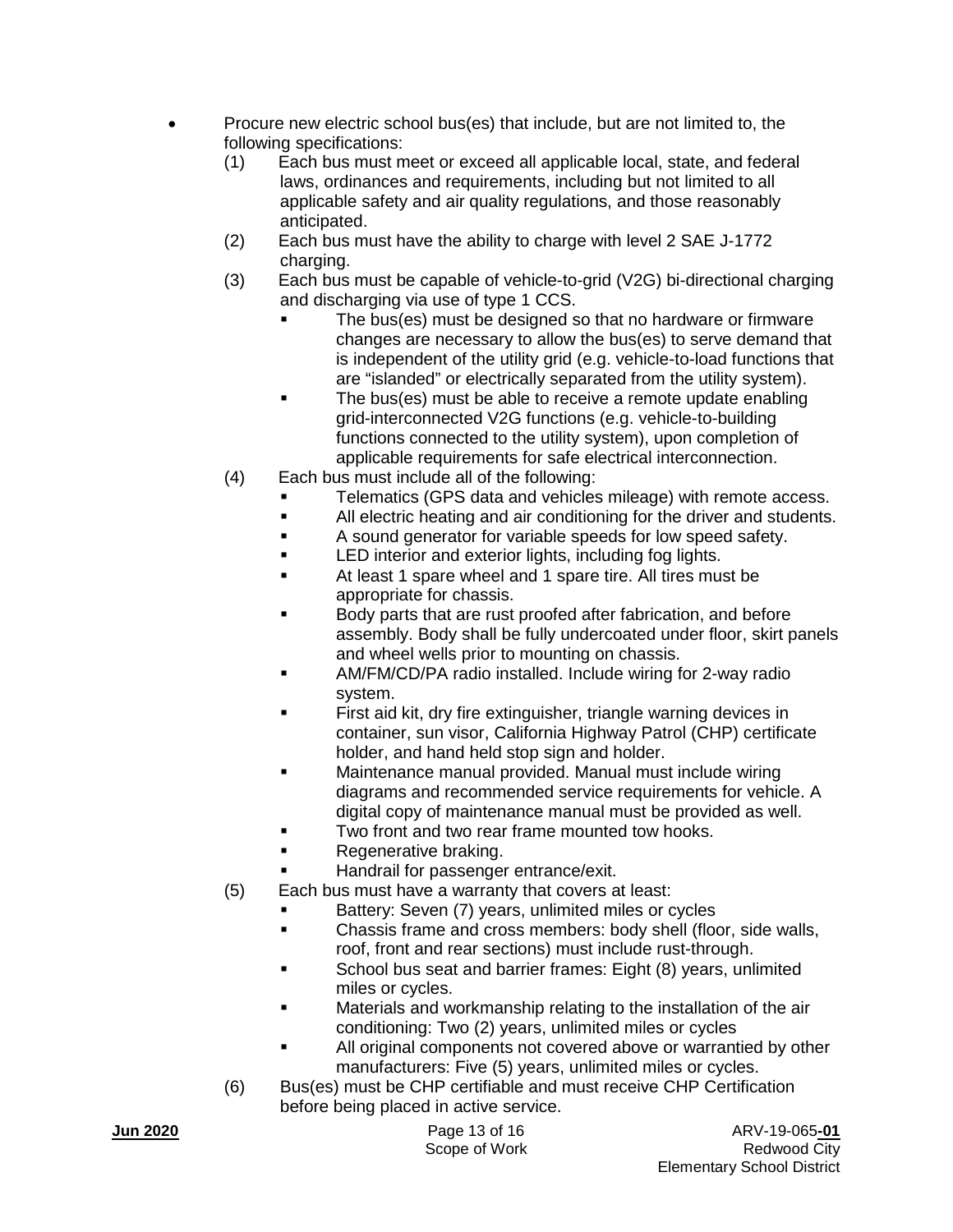- (7) Bus(es) must be certified and issued an Executive Order by the California Air Resources Board (CARB) in accordance with the provisions of the California *Interim Certification Procedures for 2004 and Subsequent Model Hybrid-Electric and Other Hybrid Vehicles, in the Urban Bus and Heavy-Duty Vehicle Classes*, amended by CARB on October 21, 2014, or subsequent revisions: [\(http://www.arb.ca.gov/regact/2013/hdghg2013/hdghgfrohybridinterimcp.p](http://www.arb.ca.gov/regact/2013/hdghg2013/hdghgfrohybridinterimcp.pdf) [df\)](http://www.arb.ca.gov/regact/2013/hdghg2013/hdghgfrohybridinterimcp.pdf).
- (8) Bus(es) must be current model year available.
- (9) Type A buses must have at least:
	- A range of at least 70 miles per full charge.
	- A 16 student capacity, or reduced seat count as appropriate for wheel chair position(s).
	- A minimum GVWR of 8,000.
- (10) Type C buses must have at least:
	- A range of at least 100 miles per full charge.
	- A 44 student capacity, or reduced seat count as appropriate for wheel chair position(s).
- (11) Type D buses must have at least:
	- A range of at least 100 miles per full charge.
	- A 70 student capacity, or reduced seat count as appropriate for wheel chair position(s).
- (12) Each bus must display a logo designed by the Energy Commission's Media Office to ensure each bus recognizes the sponsorship of the Energy Commission. The 12x12 inch logo will be displayed on the passenger side window of the school bus below the bottom edge of the passengers' side window glass and not closer than 12 inches from any required sign. The logo shall not be used for any other purpose unless approved by the CAM in writing. The CAM will provide the logo to Recipient prior to bus purchase.
- (13) Each bus must have blue **green** bumpers and wheels. The CAM will provide the blue **green** color specifications to Recipient prior to bus purchase.
- Submit Copy of Purchase Order for Bus(es) to the CAM.
- Submit Certification of Bus Order which includes a signed certification that Recipient's bus order(s) meet specifications (1) through (13) listed above.
- Take delivery of bus(es).
- Confirm bus(es) is functioning as expected.
- Put new bus(es) in rotation as part of the bus fleet. Prepare and provide Written Notifications of Bus(es) in Service to the CAM.
- Submit copies of the bus registration documentation to the CAM, including but not limited to:
	- o Current DMV School Bus Registration(s)<br>
	Current CHP Safety Certification(s) (CHP
	- Current CHP Safety Certification(s) (CHP 292)
	- o California Air Resources Board Executive Order Number
- Provide Photograph(s) of the Bus(es) to the CAM after delivery.

#### **Products:**

- Email Stating What Method is Being Used to Purchase Bus(es)
- Copy of Purchase Order for Bus(es)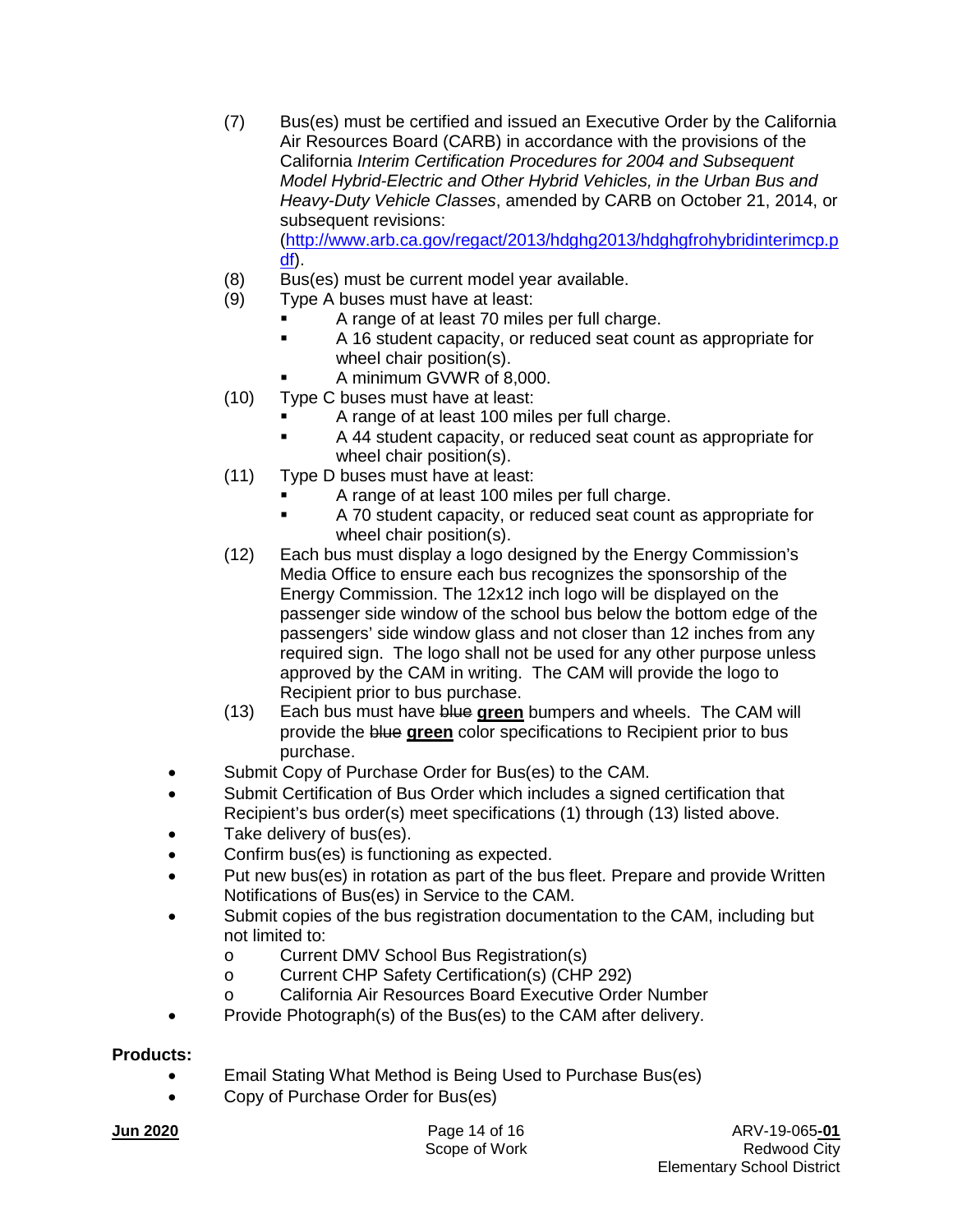- Certification of Bus Order
- Written Notification of Bus(es) in Service
- Copy of Current DMV School Bus Registration(s)
- Copy of Current CHP Safety Certification(s) (CHP 292)
- California Air Resources Board Executive Order Number
- Photograph(s) of Bus(es).

## **TASK 7 SCRAP REPLACED SCHOOL BUS(ES)**

The goal of this task is to scrap the old school bus(es) that were replaced in Task 6 to ensure that they are not producing emissions.

#### **The Recipient shall:**

- Remove from service the old diesel school bus(es) for which the Recipient has received a replacement bus(es) and scrap each old diesel bus within 12 months from delivery of the new electric replacement school bus.
- Provide a copy of the Dismantler Certification Form to the CAM, completed and signed by dismantler and dated within 12 months from delivery of the new electric replacement school bus.

#### **Products:**

• Dismantler Certification Form

## **TASK 8 DATA COLLECTION AND ANALYSIS**

The goal of this task is to collect operational data from the project, to analyze that data for economic and environmental impacts, and to include the data and analysis in the Final Report. Formulas will be provided for calculations. A Final Report data collection template will be provided by the Energy Commission.

- Develop data collection test plan.
- Troubleshoot any issues identified.
- Collect data, information, and analysis and develop a Final Report which includes:
	- o Total gross project costs.
	- o Length of time from award of bus(es) to project completion.
	- o Fuel usage before and after the project.<br>o 12 months of throughput, usage, and op
	- 12 months of throughput, usage, and operations data from the project including, but not limited to:
		- Maximum capacity of the new charging infrastructure vs. miles per gallon of diesel bus(es) being replaced
		- Duty cycle of the current fleet and the expected duty cycle of future electric bus acquisitions
		- Specific jobs and economic development resulting from this project
		- Vehicle miles traveled by each new school bus
		- **Maintenance and fueling costs for new bus(es) and infrastructure.**
		- Maintenance and fueling costs of replaced diesel bus(es) and infrastructure
		- Number of students served by new bus(es)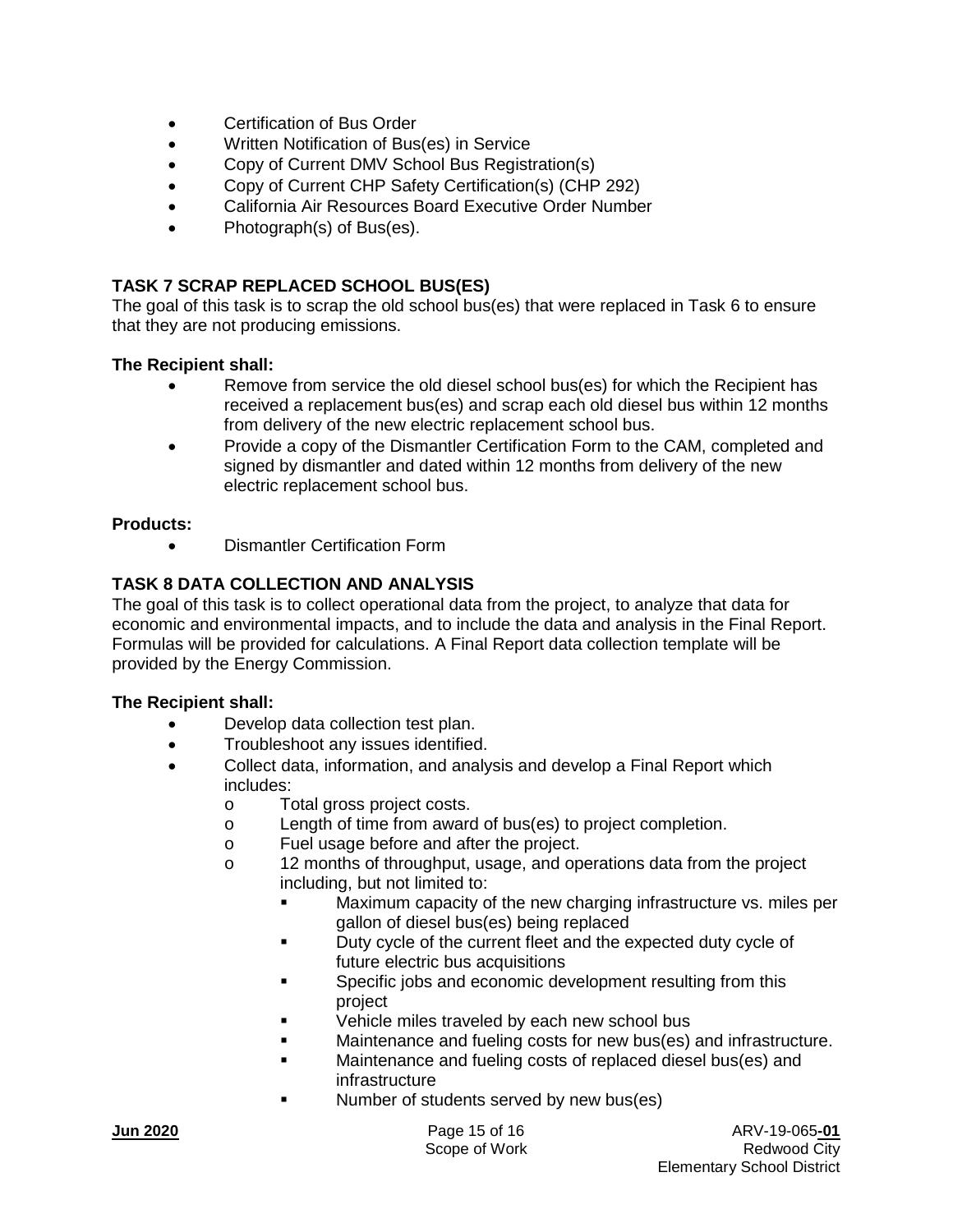- Electricity use by infrastructure
- o Identify any current and planned use of renewable energy at the facility.<br>  $\circ$  Identify the source of the alternative fuel.
- o Identify the source of the alternative fuel.<br>
o Provide data on potential iob creation. ec
- Provide data on potential job creation, economic development, and increased state revenue as a result of expected future expansion.
- o Provide a quantified estimate of the project's carbon intensity values for life-cycle greenhouse gas emissions.
- o Compare any project performance and expectations provided in the proposal to Energy Commission with actual project performance and accomplishments.

## **Products:**

- Data Collection Test Plan
- Data collection information and analysis will be included in the Final Report